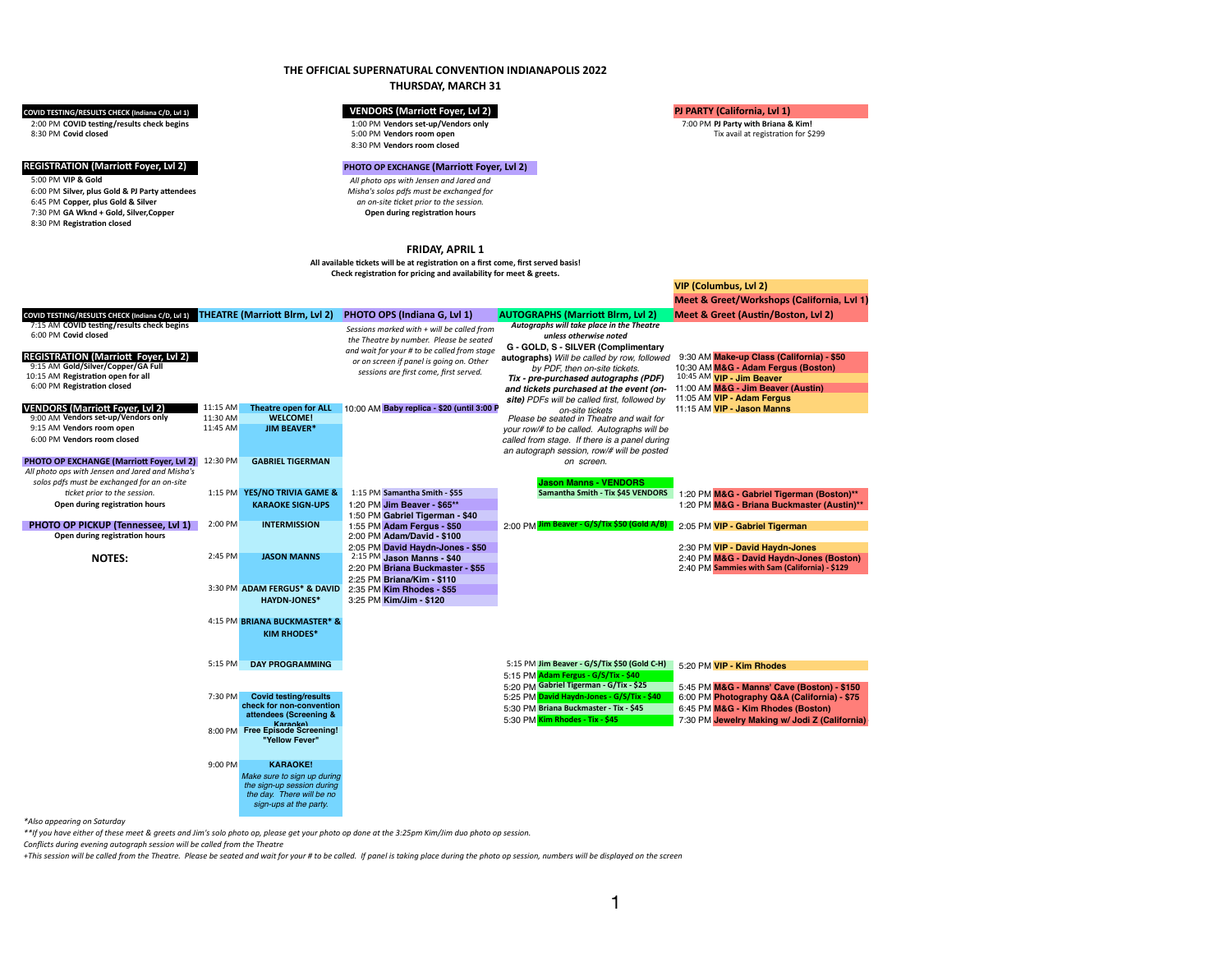# **THE OFFICIAL SUPERNATURAL CONVENTION INDIANAPOLIS 2022 SATURDAY, APRIL 2**

**All available tickets will be at registration on a first come, first served basis! Check registration for pricing and availability for meet & greets.**

|                                                                                                                 | Check registration for pricing and availability for meet & greets. |                                                        |                                                                                         |                                                                                                                                   |                                                                                                                                                                    |                                                                                                 |  |  |
|-----------------------------------------------------------------------------------------------------------------|--------------------------------------------------------------------|--------------------------------------------------------|-----------------------------------------------------------------------------------------|-----------------------------------------------------------------------------------------------------------------------------------|--------------------------------------------------------------------------------------------------------------------------------------------------------------------|-------------------------------------------------------------------------------------------------|--|--|
|                                                                                                                 |                                                                    |                                                        |                                                                                         |                                                                                                                                   |                                                                                                                                                                    | VIP (Columbus, Lvl 2)                                                                           |  |  |
|                                                                                                                 |                                                                    |                                                        |                                                                                         |                                                                                                                                   |                                                                                                                                                                    | Meet & Greet/Workshops (California, Lvl                                                         |  |  |
| COVID TESTING/RESULTS CHECK (Indiana C/D, Lvl 1) THEATRE (Marriott Blrm, Lvl 2)                                 |                                                                    |                                                        |                                                                                         | <b>PHOTO OPS (Indiana G, Lvl 1)</b>                                                                                               | <b>AUTOGRAPHS (Marriott Blrm, Lvl 2)</b>                                                                                                                           | Meet & Greet (Austin/Boston, Lvl 2)                                                             |  |  |
| 7:30 AM COVID testing/results check begins<br>6:00 PM Covid closed                                              |                                                                    |                                                        | Sessions marked with $+$ will be called from<br>the Theatre by number. Please be seated |                                                                                                                                   | Autographs will take place in the Theatre<br>unless otherwise noted                                                                                                |                                                                                                 |  |  |
| <b>REGISTRATION (Marriott Foyer, Lvl 2)</b><br>8:30 AM Registration open for all<br>6:00 PM Registration closed |                                                                    |                                                        |                                                                                         | and wait for your # to be called from stage<br>or on screen if panel is going on. Other<br>sessions are first come, first served. | G - GOLD, S - SILVER (Complimentary<br><b>autographs)</b> Will be called by row, followed<br>by PDF, then on-site tickets.<br>Tix - pre-purchased autographs (PDF) |                                                                                                 |  |  |
| <b>VENDORS (Marriott Foyer, Lvl 2)</b>                                                                          |                                                                    |                                                        |                                                                                         |                                                                                                                                   | and tickets purchased at the event (on-<br>site) PDFs will be called first, followed by                                                                            |                                                                                                 |  |  |
| 8:15 AM Vendors set-up/Vendors only                                                                             | 9:30 AM                                                            | Theatre open for ALL                                   |                                                                                         |                                                                                                                                   | on-site tickets                                                                                                                                                    | 9:00 AM Make-up Class w/ Victoria (California) - \$50                                           |  |  |
| 8:30 AM Vendors room open                                                                                       | $9:45$ AM                                                          | <b>WELCOME!</b>                                        |                                                                                         |                                                                                                                                   | Please be seated in Theatre and wait for                                                                                                                           |                                                                                                 |  |  |
| 6:00 PM Vendors room closed                                                                                     | 10:00 AM                                                           | <b>BRIANA BUCKMASTER*,</b><br><b>KIM RHODES* &amp;</b> |                                                                                         | 10:00 AM Baby replica - \$20 (until 3:00 PM)<br>10:10 AM Louden Swain - \$65                                                      | your row/# to be called. Autographs will be<br>called from stage. If there is a panel during                                                                       |                                                                                                 |  |  |
| <b>PHOTO OP EXCHANGE (Marriott Foyer, Lvl 2)</b>                                                                |                                                                    | <b>SAMANTHA SMITH**</b>                                |                                                                                         | 10:15 AM Rob Benedict - \$50                                                                                                      | an autograph session, row/# will be posted                                                                                                                         |                                                                                                 |  |  |
| All photo ops with Jensen and Jared and Misha's                                                                 | 10:45 AM                                                           | <b>ROB BENEDICT &amp; MATT</b>                         |                                                                                         | 10:25 AM Adam Fergus - \$50                                                                                                       | on screen.                                                                                                                                                         |                                                                                                 |  |  |
| solos pdfs must be exchanged for an on-site ticket<br>prior to the session.                                     |                                                                    | <b>COHEN</b>                                           |                                                                                         | 10:30 AM Adam/David - \$100<br>10:40 AM David Haydn-Jones - \$50                                                                  | <b>Jason Manns - VENDORS</b>                                                                                                                                       | 11:45 AM M&G - Misha's Adventure (Boston)***<br>11:45 AM M&G - Matt Cohen (Austin)***           |  |  |
| Open during registration hours                                                                                  | $11:30$ AM                                                         | <b>ADAM FERGUS* &amp; DAVID</b>                        |                                                                                         | 11:35 AM Rob Benedict 'The End' - \$75                                                                                            | Samantha Smith - Tix \$45 - VENDORS                                                                                                                                |                                                                                                 |  |  |
|                                                                                                                 |                                                                    | <b>HAYDN-JONES*</b>                                    |                                                                                         | 11:40 AM Ladies of SPN - \$165***                                                                                                 | 10:00 AM Jim Beaver - G/S/Tix - \$50 (Gold I-K)                                                                                                                    |                                                                                                 |  |  |
| <b>PHOTO OP PICKUP (Tennessee, Lvl 1)</b>                                                                       |                                                                    | Theatre set for auction                                |                                                                                         | 11:45 AM Briana Buckmaster - \$55                                                                                                 |                                                                                                                                                                    |                                                                                                 |  |  |
| Open during registration hours                                                                                  | 12:15 PM                                                           |                                                        |                                                                                         | 11:50 AM Briana/Kim - \$110<br>12:00 PM Kim Rhodes - \$55                                                                         | 12:15 PM Kim Rhodes - Tix \$45                                                                                                                                     | 12:15 PM VIP - Briana Buckmaster                                                                |  |  |
|                                                                                                                 | 12:45 PM                                                           | <b>MUSIC VIDEO WINNER/</b>                             |                                                                                         | 12:05 PM Samantha Smith - \$55                                                                                                    | 12:15 PM Jim Beaver - G/S/Tix - \$50 (Gold L-Silver N)<br>12:25 PM Briana Buckmaster - Tix \$45                                                                    |                                                                                                 |  |  |
| <b>NOTES:</b>                                                                                                   |                                                                    | <b>AUCTION</b>                                         |                                                                                         | 12:15 PM Jason Manns - \$40                                                                                                       | 12:20 PM Louden Swain - VENDORS                                                                                                                                    |                                                                                                 |  |  |
|                                                                                                                 |                                                                    |                                                        |                                                                                         | 12:30 PM Matt Cohen - \$50                                                                                                        | 12:30 PM Adam Fergus - Tix \$40 (Tix only)                                                                                                                         | 1:00 PM VIP - Rob Benedict                                                                      |  |  |
|                                                                                                                 |                                                                    |                                                        |                                                                                         | 12:40 PM R&M - Rob/Matt - \$100                                                                                                   | 12:30 PM David Haydn-Jones - Tix \$40 (Tix only)                                                                                                                   | 1:10 PM M&G - Briana/Kim (Boston)****                                                           |  |  |
|                                                                                                                 | 1:45 PM                                                            | <b>MISHA COLLINS</b>                                   |                                                                                         | 12:45 PM Misha/Rob - \$189+                                                                                                       | NOTE: Adam & David signed for                                                                                                                                      | 1:10 PM M&G - Rob/Matt (Austin) ****                                                            |  |  |
|                                                                                                                 |                                                                    |                                                        |                                                                                         | 12:50 PM Misha/Mark - \$205                                                                                                       | Gold/Silver on Friday                                                                                                                                              |                                                                                                 |  |  |
|                                                                                                                 |                                                                    |                                                        |                                                                                         | 12:55 PM Misha Collins - \$139 **** +                                                                                             |                                                                                                                                                                    |                                                                                                 |  |  |
|                                                                                                                 |                                                                    |                                                        |                                                                                         | 1:25 PM Mark Pellegrino - \$65                                                                                                    |                                                                                                                                                                    |                                                                                                 |  |  |
|                                                                                                                 | $2:45$ PM                                                          | <b>COSPLAY CONTEST</b>                                 |                                                                                         | 2:45 PM Jim Beaver - \$65                                                                                                         | 2:45 PM Rob Benedict - Tix \$50<br>3:00 PM Matt Cohen - Tix \$50                                                                                                   | 2:50 PM VIP - Matt Cohen                                                                        |  |  |
|                                                                                                                 |                                                                    |                                                        |                                                                                         | 3:00 PM Jensen Ackles - \$199 ******+                                                                                             |                                                                                                                                                                    | 3:15 PM M&G - Jared Padalecki (California) *****<br>3:15 PM M&G - Samantha Smith (Boston) ***** |  |  |
|                                                                                                                 | 3:30 PM                                                            | <b>JIM BEAVER*</b>                                     |                                                                                         |                                                                                                                                   |                                                                                                                                                                    | 3:55 PM VIP - Jared Padalecki                                                                   |  |  |
|                                                                                                                 |                                                                    |                                                        |                                                                                         | 3:45 PM Jensen/Misha - \$339+                                                                                                     |                                                                                                                                                                    | 4:05 PM VIP - Samantha Smith                                                                    |  |  |
|                                                                                                                 | 4:15 PM                                                            | <b>MARK PELLEGRINO**</b>                               |                                                                                         | 4:15 PM Jared/Misha - \$339+                                                                                                      |                                                                                                                                                                    | 4:30 PM VIP - Jensen Ackles                                                                     |  |  |
|                                                                                                                 |                                                                    |                                                        |                                                                                         | 4:45 PM Jared Padalecki - \$199 *******                                                                                           |                                                                                                                                                                    |                                                                                                 |  |  |
|                                                                                                                 | $5:00$ PM                                                          | <b>DAY PROGRAMMING</b>                                 |                                                                                         | 5:45 PM Samantha Smith as 'Mary' - \$55                                                                                           | 5:00 PM Jim Beaver - G/S/Tix - \$50 (Silver                                                                                                                        | 5:00 PM M&G - Jensen Ackles (California) ******                                                 |  |  |
|                                                                                                                 |                                                                    | 8:30 PM Covid testing/results check                    |                                                                                         |                                                                                                                                   | 5:00 PM Misha Collins - G/S, Tix \$119<br>5:10 PM Mark Pellegrino - G/Tix - \$55                                                                                   |                                                                                                 |  |  |
|                                                                                                                 |                                                                    | for non-convention                                     |                                                                                         |                                                                                                                                   | 6:00 PM Jim Beaver - G/S/Tix - \$50 (Silver S-Tix)                                                                                                                 |                                                                                                 |  |  |
|                                                                                                                 |                                                                    | attendees (Concert)                                    |                                                                                         |                                                                                                                                   | 6:00 PM Jensen Ackles - G/S (non-photo only)                                                                                                                       |                                                                                                 |  |  |
|                                                                                                                 | 9:00 PM                                                            | <b>Concert Doors Open</b>                              |                                                                                         |                                                                                                                                   | 6:00 PM Jared Padalecki - G/S (non-photo only)                                                                                                                     |                                                                                                 |  |  |
|                                                                                                                 | $9:15$ PM                                                          | <b>SATURDAY NIGHT SPECIAL</b>                          |                                                                                         |                                                                                                                                   |                                                                                                                                                                    | 6:30 PM Dinner w/ Davey (Boston)                                                                |  |  |
|                                                                                                                 |                                                                    | <b>STARRING LOUDEN SWAIN!</b>                          |                                                                                         |                                                                                                                                   |                                                                                                                                                                    | 6:30 PM Manns' Cave (Austin)                                                                    |  |  |
|                                                                                                                 |                                                                    | <b>Comp for Gold, Silver &amp;</b>                     |                                                                                         |                                                                                                                                   |                                                                                                                                                                    | 7:00 PM Jewelry Making w/ Jodi Z (California) - \$25                                            |  |  |
|                                                                                                                 |                                                                    | Copper - Tix \$80                                      |                                                                                         |                                                                                                                                   |                                                                                                                                                                    |                                                                                                 |  |  |
|                                                                                                                 |                                                                    | A la carte concert ticket                              |                                                                                         |                                                                                                                                   |                                                                                                                                                                    |                                                                                                 |  |  |
| *Also appeared on Friday                                                                                        |                                                                    | holders can go to                                      |                                                                                         |                                                                                                                                   |                                                                                                                                                                    |                                                                                                 |  |  |
| **Also appearing on Sunday                                                                                      |                                                                    | registration during the day                            |                                                                                         |                                                                                                                                   |                                                                                                                                                                    |                                                                                                 |  |  |

\*\*\*If you have either of these meet & greets and a conflicting photo op, please get your photo op at the top of the Ladies' photo op session, then go to your meet & greet *\*\*\*\*If you have either of these meet & greets and Misha's solo photo op, please get your photo op done first in line after VIPs, then go to your meet & greet*

*\*\*Also appearing on Sunday*

*\*\*\*\*\*If you have either of these meet & greets and Jensen's solo photo op, please get your photo op done first in line after VIPs, then go to your meet & greet \*\*\*\*\*\*If you have Jensen's meet & greet and Jared's solo photo op, please get your photo op first in line after VIPs, then go to your meet & greet*

*Conflicts during evening autograph session will be called from the Theatre +This session will be called from the Theatre. Please be seated and wait for your # to be called. If panel is taking place during the photo op session, numbers will be displayed on the screen*